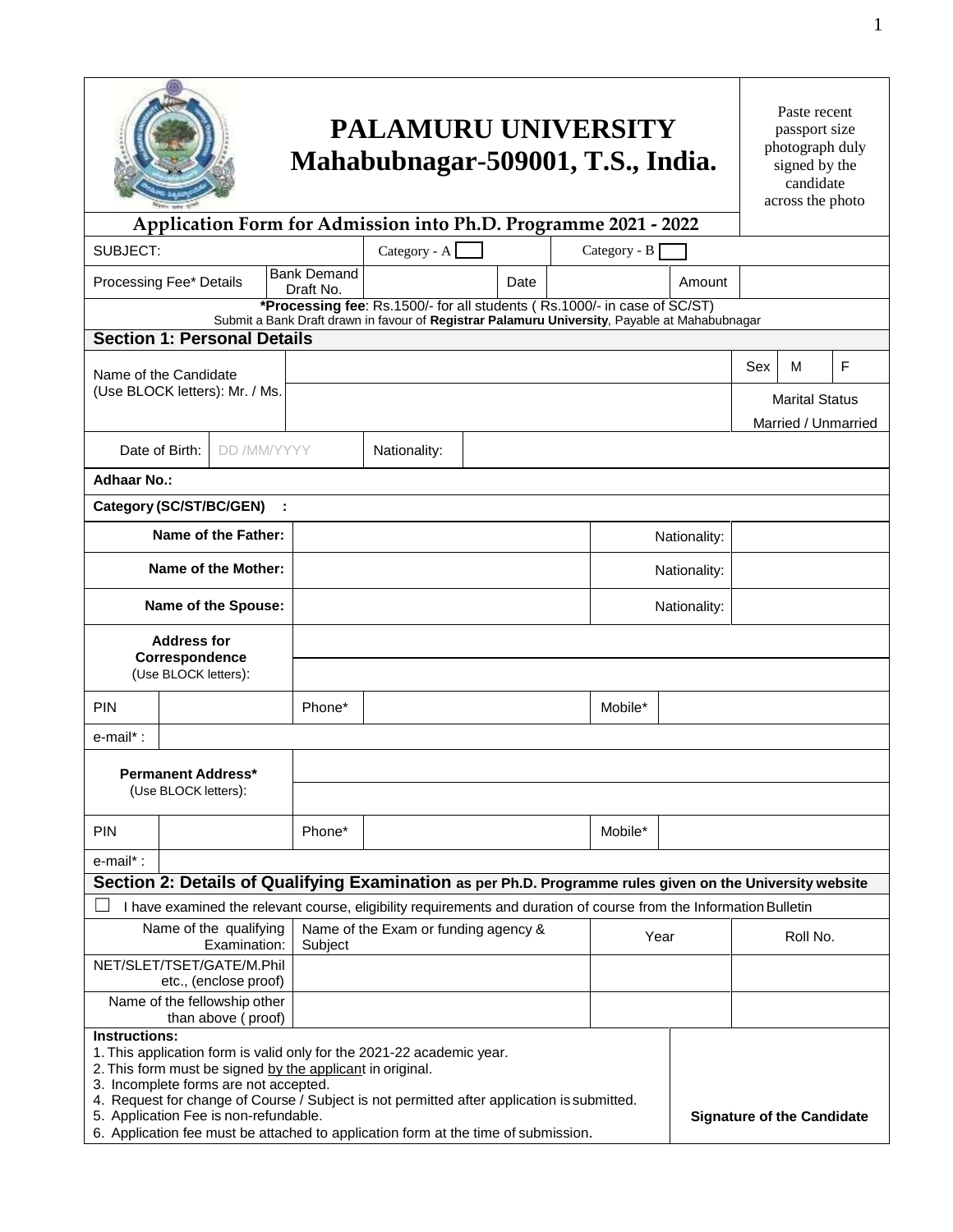## **Section 3: Qualifications**

| You MUST attach certified copies of all mark sheets/grade sheets and certificates.<br>If originals are not in English, then English version of all documents should also be attached after certification by competent authority. |                     |                                               |         |        |                 |                  |                  |  |                 |                   |  |
|----------------------------------------------------------------------------------------------------------------------------------------------------------------------------------------------------------------------------------|---------------------|-----------------------------------------------|---------|--------|-----------------|------------------|------------------|--|-----------------|-------------------|--|
| <b>Examination Passed</b>                                                                                                                                                                                                        | Name of University/ |                                               | Year of |        |                 | <b>Marks</b>     |                  |  | <b>Subjects</b> |                   |  |
|                                                                                                                                                                                                                                  |                     | <b>Institution</b>                            | passing |        | <b>Obtained</b> | Max.             | $\frac{9}{6}$    |  |                 |                   |  |
| Master's Degree                                                                                                                                                                                                                  |                     |                                               |         |        |                 |                  |                  |  |                 |                   |  |
| Bachelor 's Degree<br>10+2+3 Level                                                                                                                                                                                               |                     |                                               |         |        |                 |                  |                  |  |                 |                   |  |
| $10 + 2$ Level                                                                                                                                                                                                                   |                     |                                               |         |        |                 |                  |                  |  |                 |                   |  |
| <b>SSC Level</b>                                                                                                                                                                                                                 |                     |                                               |         |        |                 |                  |                  |  |                 |                   |  |
| Other Degree                                                                                                                                                                                                                     |                     |                                               |         |        |                 |                  |                  |  |                 |                   |  |
| <b>Section 4: Other Details</b>                                                                                                                                                                                                  |                     |                                               |         |        |                 |                  |                  |  |                 |                   |  |
| Mother Tongue:                                                                                                                                                                                                                   |                     |                                               |         |        |                 | Languages Known: |                  |  |                 |                   |  |
| Have you previously studied or<br>been admitted to PU: Yes / No                                                                                                                                                                  |                     | Course:                                       |         |        |                 | Period:          |                  |  |                 |                   |  |
| Result:                                                                                                                                                                                                                          |                     | Passed / Failed /<br>Other (specify details): |         |        |                 |                  | Enrollment No.   |  |                 |                   |  |
| Whether currently studying in<br>PU:<br>Yes / No                                                                                                                                                                                 |                     | Course:                                       |         |        |                 |                  | Faculty:         |  |                 |                   |  |
| Present Occupation/Employment, if any:                                                                                                                                                                                           |                     |                                               |         |        |                 |                  |                  |  |                 |                   |  |
| <b>Organization &amp; Address</b>                                                                                                                                                                                                |                     | Position                                      |         | Period |                 |                  | Nature of Duties |  |                 | Salary per month* |  |
|                                                                                                                                                                                                                                  |                     |                                               |         |        |                 |                  |                  |  |                 |                   |  |
| <b>Section 5: Details of Research and Publications</b>                                                                                                                                                                           |                     |                                               |         |        |                 |                  |                  |  |                 |                   |  |
| <b>Topic of Proposed Research</b><br>(attach synopsis)                                                                                                                                                                           |                     |                                               |         |        |                 |                  |                  |  |                 |                   |  |
| Research & Publications (attach details)                                                                                                                                                                                         |                     | No. of Publications                           |         |        | National        |                  |                  |  | International   |                   |  |
| Professional Experience (attach details)                                                                                                                                                                                         |                     | Period:<br>Institution(s)                     |         |        |                 |                  |                  |  |                 |                   |  |
| Note: Candidates shall be considered for admission into Ph.D. Research Course at PU, subject to fulfilling all the<br>eligibilityrequirements, research interests and availability of vacancies with supervisors.                |                     |                                               |         |        |                 |                  |                  |  |                 |                   |  |

## **DECLARATION**

With my signature, I hereby certify that

1. The particulars given in this application form are true and authentic to the best of my knowledge and belief.

2. I have read and understood the instructions, and I accept the terms of application.

3. I understand that no hostel facility will be provided.

4. In the event of my admission to the University, I shall pay the required fees and charges as outlined and that I will not ask for any financial assistance from PU or waiver in fee/charges during the tenure of my study.

5. I will abide by the rules, regulations and policies of the Government of T.S., India and PALAMURU UNIVERSITY.

6. I accept that Palamuru University has the right to reject my candidature at any time, if any information

is found false / fake / wrong at any stage.

Date:

Place: **SIGNATURE OF THE CANDIDATE**